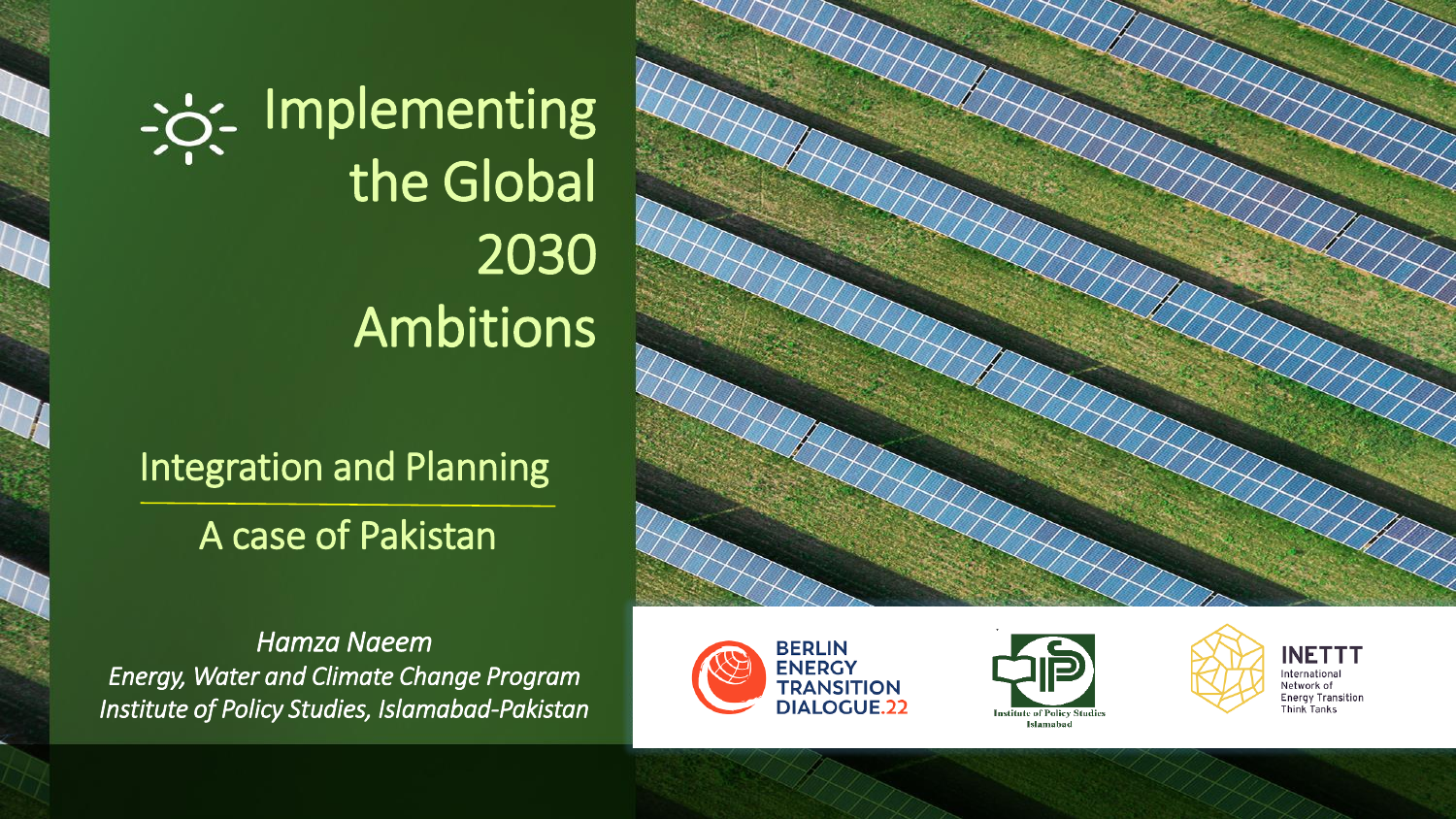## **Power Sector of Pakistan- An Overview**



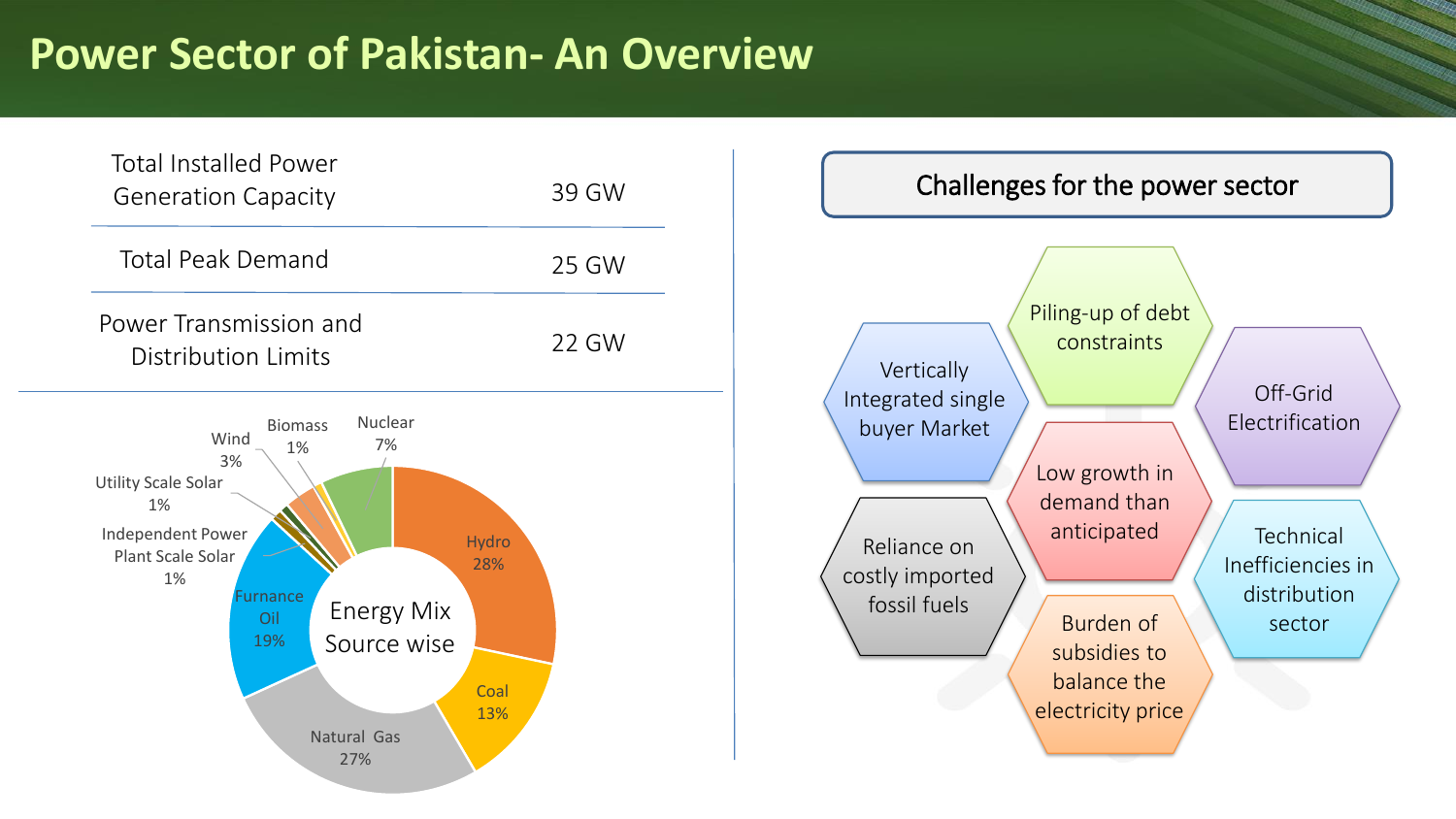#### **Renewable Energy Transition in Pakistan- A Cogent Case**

The upraise of renewable energy integration to 30% is mandated to be achieved by year 2030

To achieve the targets, the regulatory bodies and facilitating organizations are working ambitiously

#### Milestones Achieved

Adoption of Alternative and Renewable Energy Policy, 2020

Roof-top solar adoption has reached to the level of 310 MW attached with the utility grid

15 GW of renewable energy based power projects are committed to be integrated by year 2030

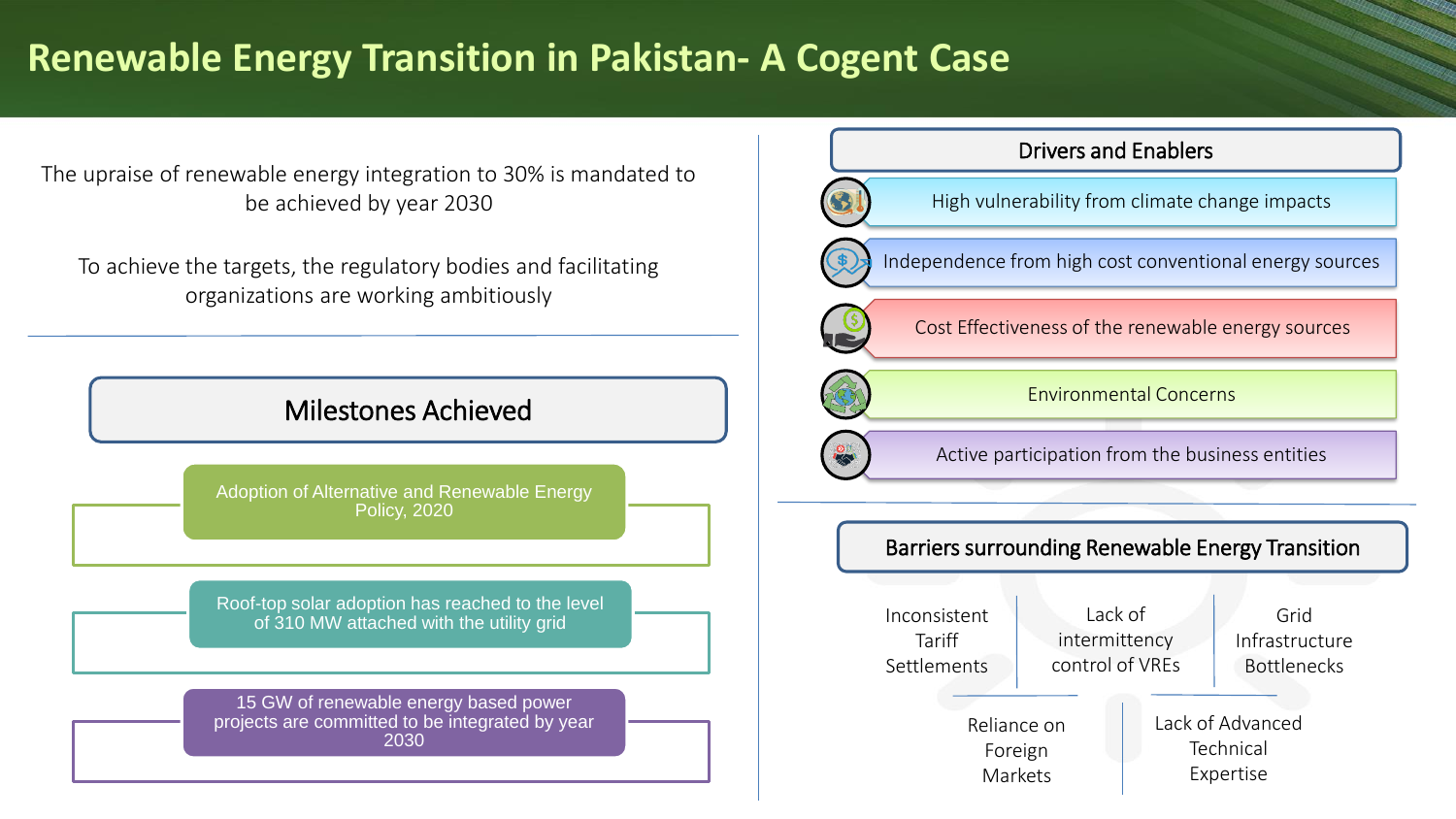# **Integration Strategy and Planning! Market Transformations towards multiple buyer model**

The market transformation towards Competitive Trading Bilateral Contract Markets (CTBCM) is going to be evidently realized in year 2022



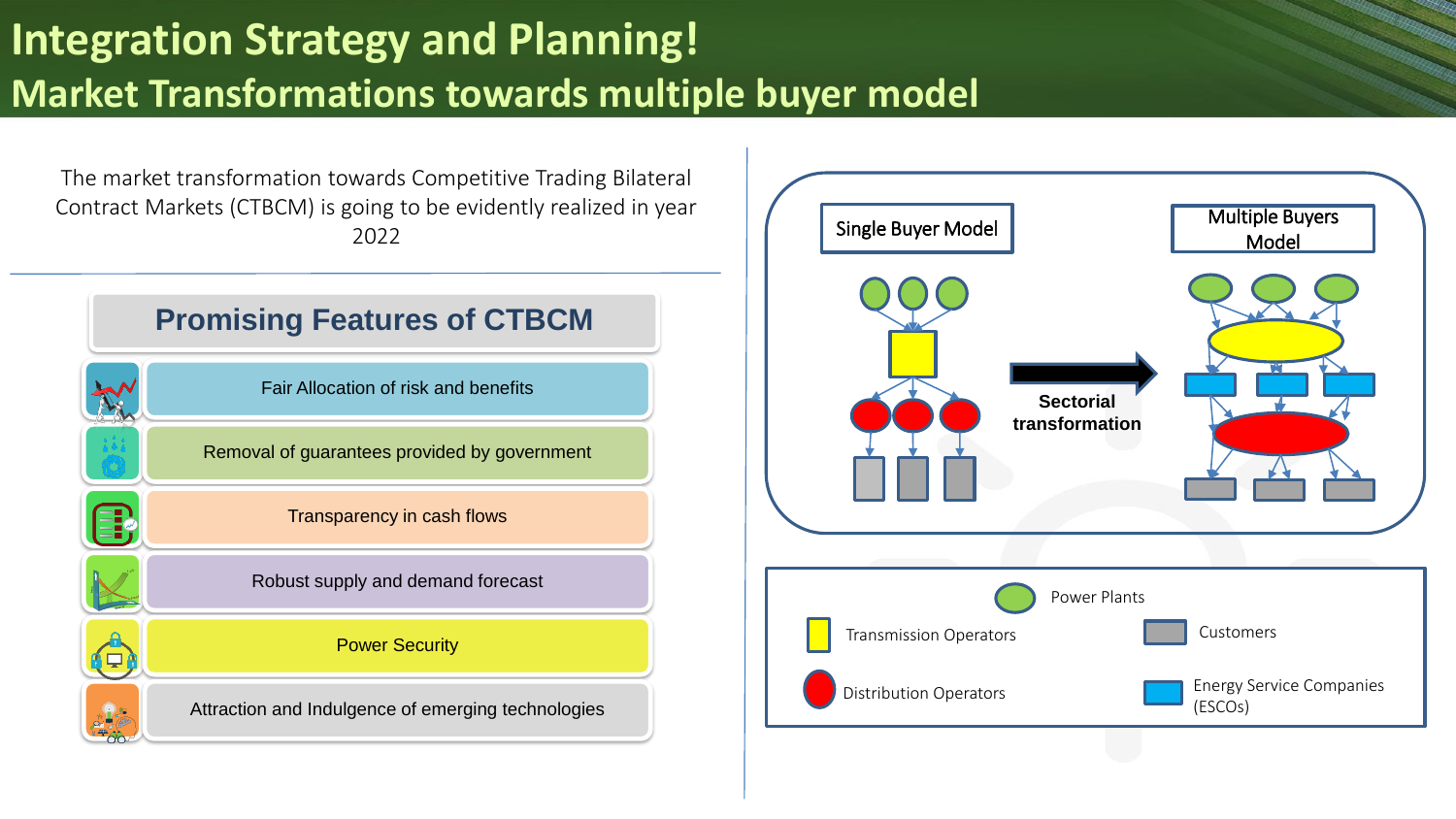# **Integration Strategy and Planning! Transformational Changes and Incitation of new techniques**

A massive portion (about 62%) of the population resides in rural areas

In the whole, about 35% of the residents lack electricity provision,



or resides in weak grid areas The Micro-grids and Mini-grids are to be incorporated for the electrification of far-flung areas where grid connectivity is lacked

#### Solar Photovoltaics based Distributed Generation- A prospective electricity policy

Roof-top solar systems are on mushroom growth, in adoption by residential, commercial and industrial consumers of the utility grid

A rise of more than 170% in a year !!!

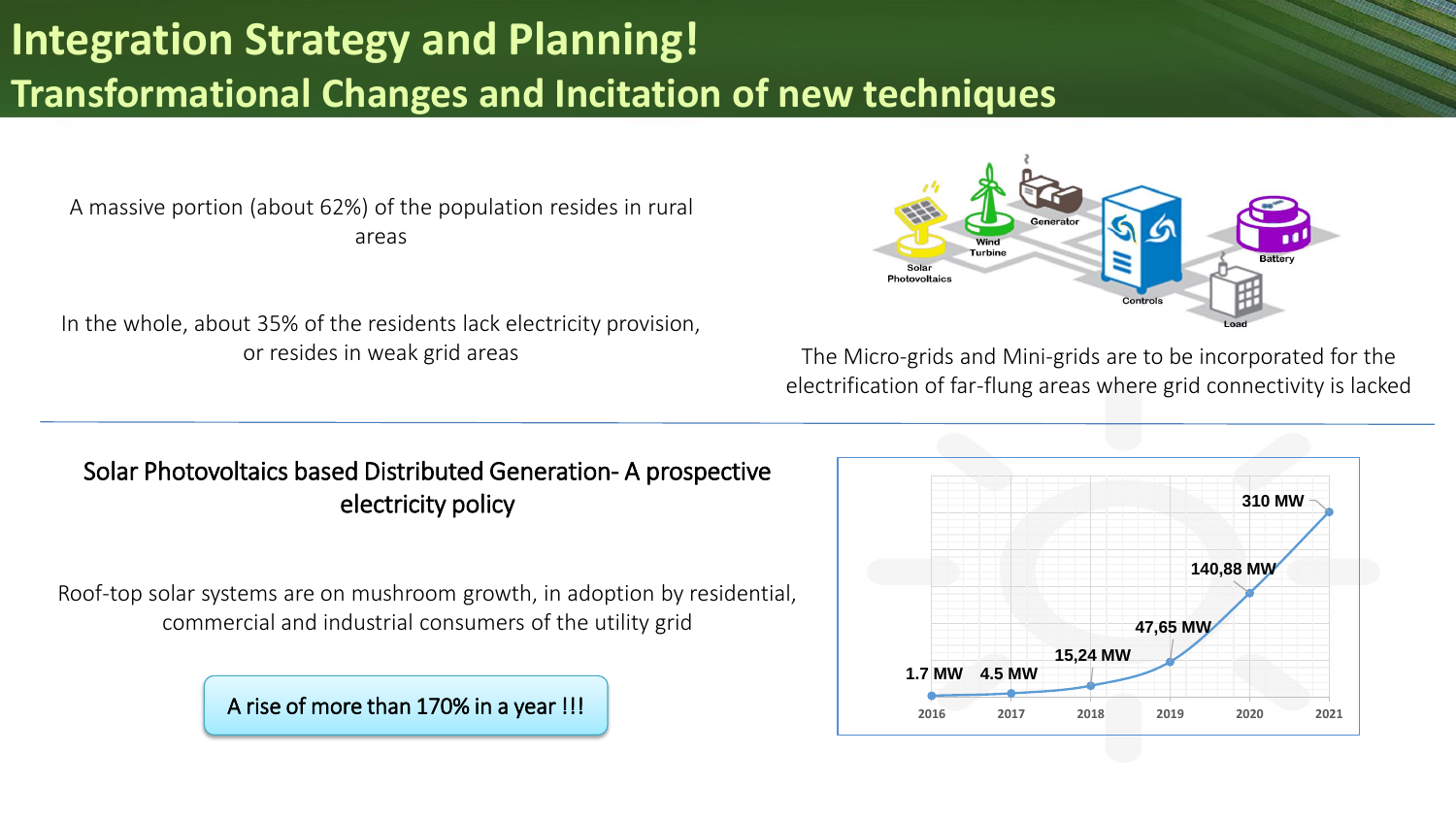# **How Institute of Policy Studies (IPS) moves the needle forward**